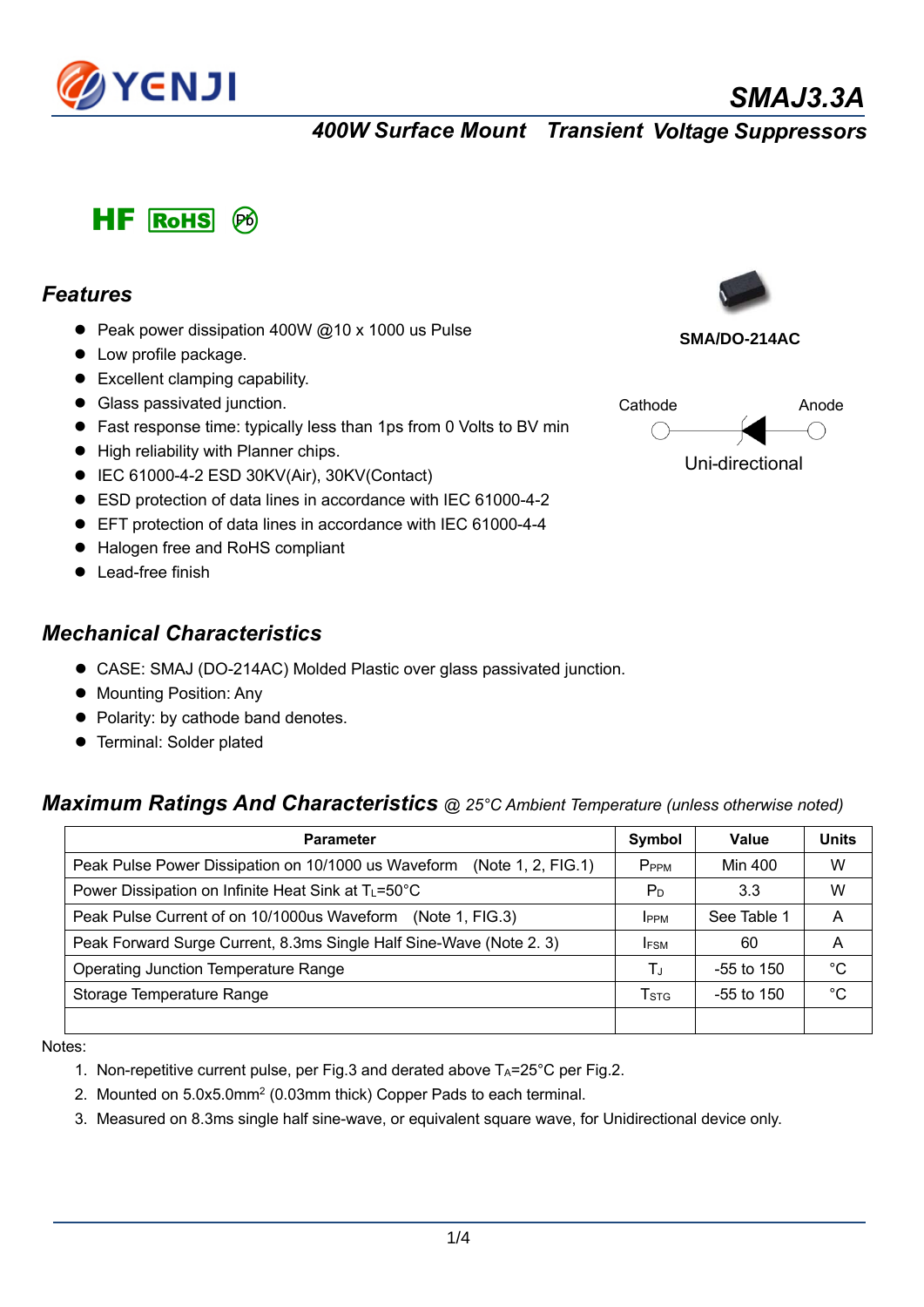

# *400W Surface Mount Transient Voltage Suppressors*

#### *Electrical Specification @ Tamb 25°C*

| <b>Type Number</b> | <b>Marking</b> | <b>Reverse</b><br><b>Stand-Off</b><br><b>Voltage</b> | <b>Breakdown</b><br><b>Voltage</b><br>Min. $@IT$ | <b>Breakdown</b><br><b>Voltage</b><br>Max. $@IT$ | <b>Test</b><br><b>Current</b> | <b>Maximum</b><br><b>Clamping</b><br><b>Voltage</b><br>@l <sub>PP</sub> | Peak<br><b>Pulse</b><br><b>Current</b> | <b>Reverse</b><br>Leakage<br>@V <sub>RMW</sub> |
|--------------------|----------------|------------------------------------------------------|--------------------------------------------------|--------------------------------------------------|-------------------------------|-------------------------------------------------------------------------|----------------------------------------|------------------------------------------------|
|                    |                | $V_{RWM}(V)$                                         | $V_{BR$ $MIN(V)$                                 | $V_{BR MAX}(V)$                                  | $I_T$ (mA)                    | $V_C(V)$                                                                | $I_{PP}(A)$                            | $I_R(uA)$                                      |
| SMAJ3.3A           | <b>KC</b>      | 3.3                                                  | 5.0                                              | 5.8                                              | 10                            | 7.6                                                                     | 52.6                                   | 100                                            |

Remark: typical capacitance is about 1650pF.

### *I-V Curve Characteristics*



- **PPPM Peak Pulse Power Dissipation**  Max power dissipation
- **VRWM Reverse Stand-off Voltage**  Maximum voltage that can be applied to TVS without operation
- **VBR** Breakdown Voltage Maximum voltage that flows though the TVS at a specified current (I<sub>T</sub>)
- **V<sub>c</sub> Clamping Voltage** Peak voltage measured across the TVS at a specified IPPM (peak impulse current)
- **IR Reverse Leakage Current** Current measured at V<sub>R</sub>
- **VF Forward Voltage Drop for Uni-directional**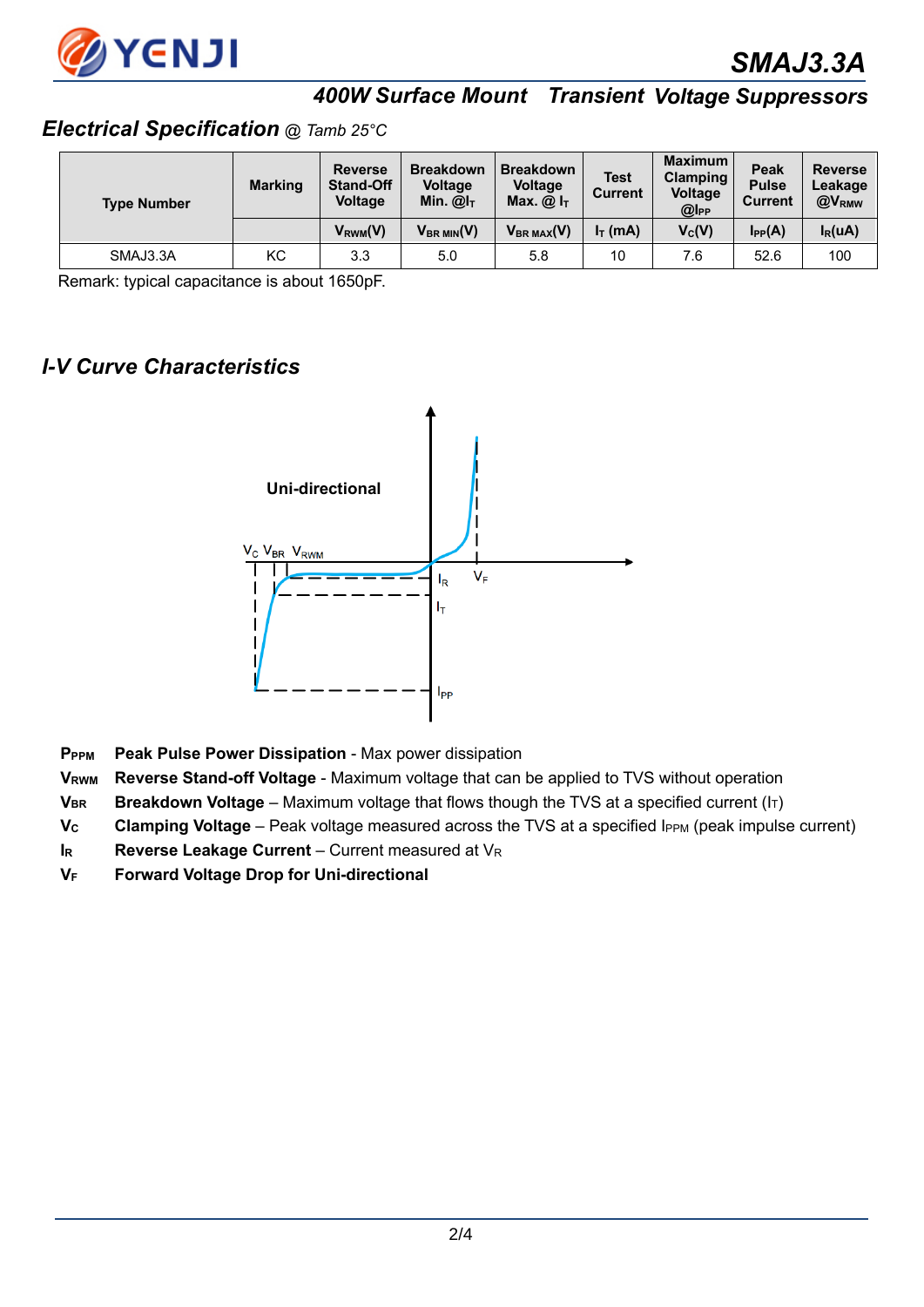

*SMAJ3.3A*

# *400W Surface Mount Transient Voltage Suppressors*

# **Ratings and Characteristic Curves** (TA=25°C unless otherwise noted)



Fig.1 Peak Pulse Power Rating Fig.2 Pulse Derating Cure



*Fig.3 Pulse Waveform*